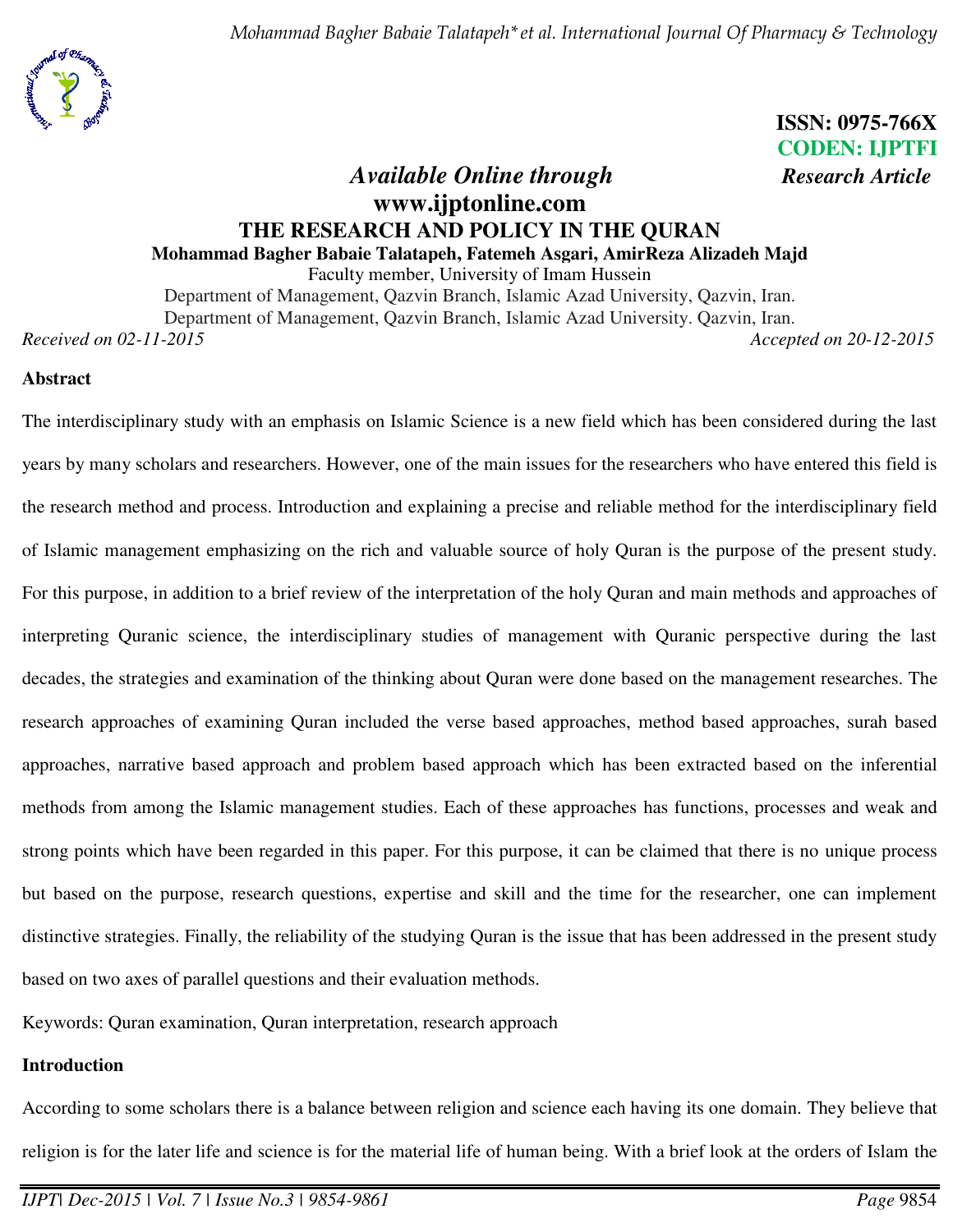great religion, each scholar and researcher would clearly know that religion is the plan for present and future life and the present world is basically a passage where it would provide comprehensive plans (Javadi Amoli, 2002).

However, the dominance of the one dimensional view on religion and science during the last periods whether in the religious science of in universities have caused serious damage on human life and this gap cannot be filled except by the efforts and actions of the practitioners and scientists. Since movement would not be beneficial except by deep studies based on the original religious teaching, there is a need for proper attention given to this type of researches and of course the required condition for solving the new problems and having proper instruments for examining the reliability of the findings is to use reliable methods facing the religious texts and understanding them.

The methods of understanding the religious texts is not an issue upon which all agreed. Thus, one of the reasons for divisions in Islamic religion was the issue of different understandings of religion. Some only consider hadith as the basis for understanding and solving the problems and ignored the testimony of Quran and have put it away; some others have used analogy and metaphor and thinking and some others used thinking about religion (Motahari, 1994, p.25 and Motahari, 2001, p.96-128).

### **From examination to interpretation of Holy Quran**

Holy Quran is the book for guiding and helping all human being during the history and after its sending. It is not devoted to a specific era or place or race (Modather, 31, Qlalm, 52 and Saba, 28). Language of Quran is the language of the world and based on the nature of human being (Rom, 30). Holy Quran is like a light which lightens and clarifies the way for all and explains the advantages, disadvantages for human being (Nahl, 89). All have been encouraged and invited to think about Quran (Mohammad, 24). Although everyone makes use of it as much as its understanding; however, all should be aware of Arabic literature and language in order to understand and use it) Javadi Amoli, 2000, 31-34).

It can be stated that the chain from inspiration to putting it into practice in Quranic society can be explained by reading it repeatedly, understanding, interpretation and practicing based on it (figure 1).

**Figure-1 : chain from inspiration to practicing in Quranic society.** 

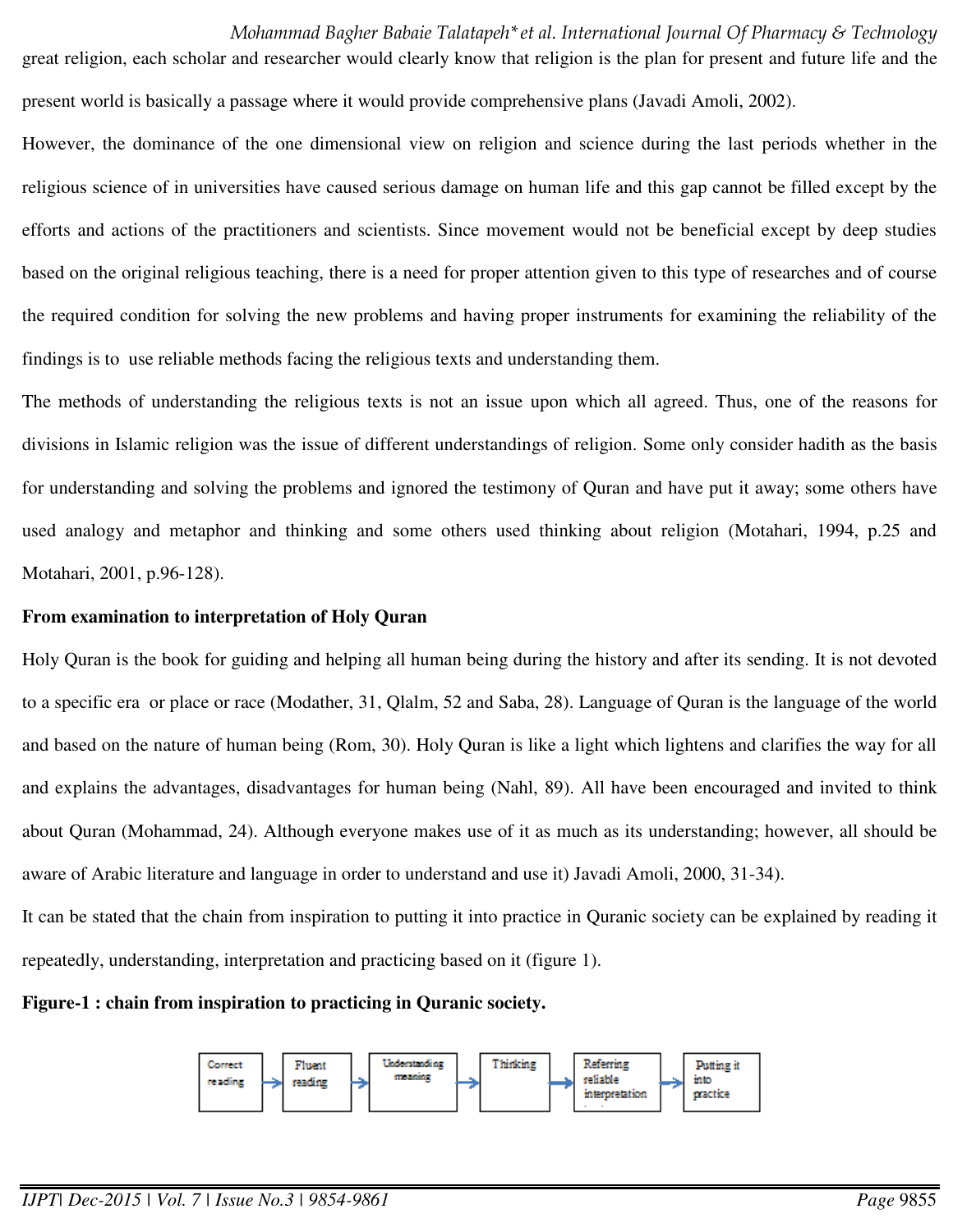*Mohammad Bagher Babaie Talatapeh\*et al. International Journal Of Pharmacy & Technology* Thinking in the verses of Quran

Thinking in the verses of Quran is different from interpreting it. Thinking is about reflecting about the facts and origins of some issues which consider deep thinking and predicting future resulting in discovering the facts which have not been considered in the beginning.

Then thinking in Quran means thinking and reflecting to discover the meaning and latent relationship between each verses and the verses together.





# **1.2.2. Interpretative approaches to Quran**

Interpretative approaches are divided into different categories based on the interpreter, beliefs, thoughts, orientations, processing, scientific specialty and interpreters' taste:

- A- Interpretative approaches: the followers of Islam interpret Quran based on their beliefs. For example the followers of Shia religion consider the surface and depth of Quran and the verses related to the family of holy prophet. While the followers of Sunnah mostly consider the surface meaning of Quran and do not rely on the family of prophet and their interpretations.
- B- Interpretative schools: the followers of various literary types such as the poets and narrators of Shia due to their literary orientation have provided some interpretations of Quran such as the interpretation by Ksahf Zamkhashri with Motazele approaches.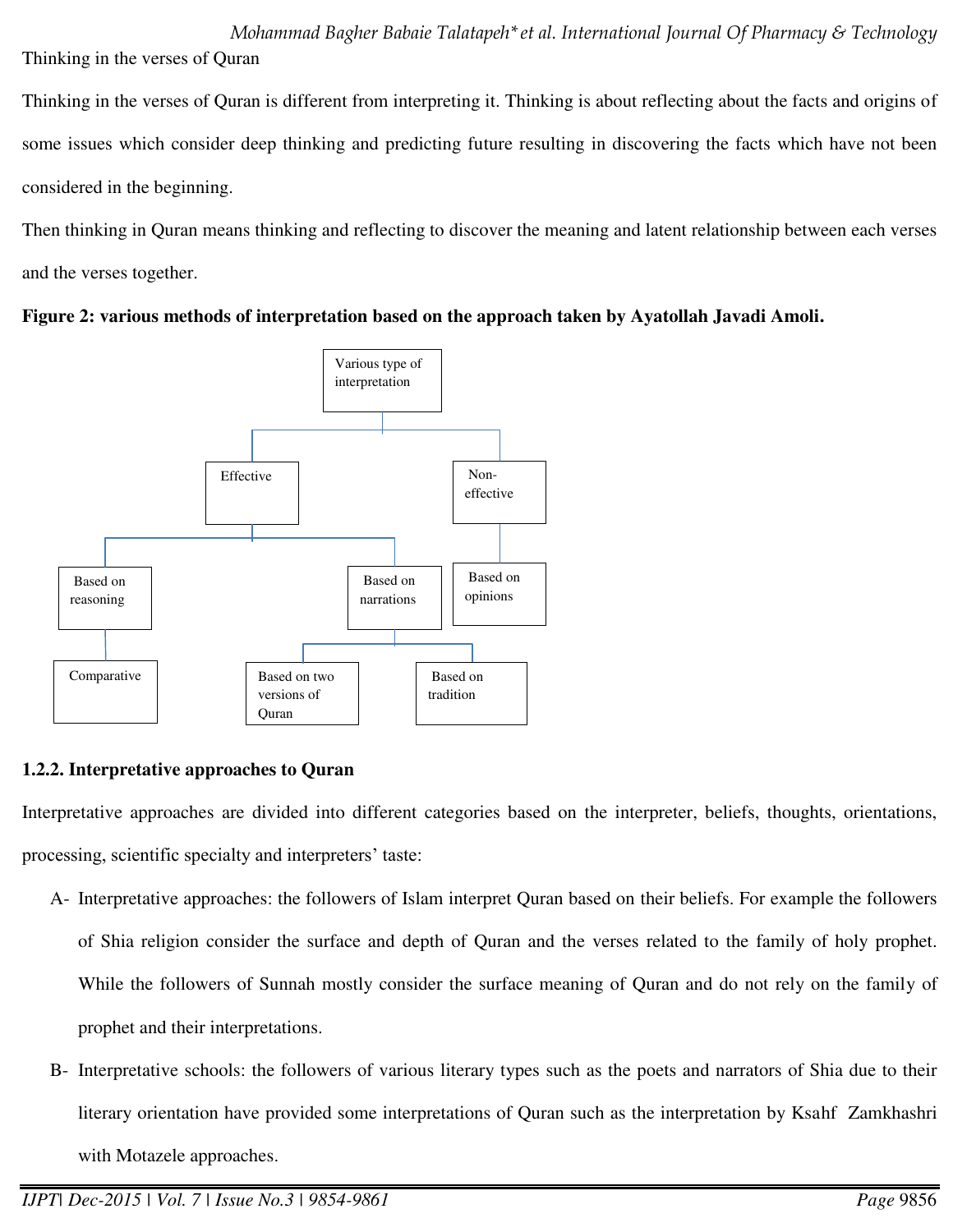- C- Interpretative styles (forms of interpretation): the interpreters sometimes based on their scientific expertise or their personal interests to a specific issue, have mostly used it and literary, juridical, social, mystic, moral and historical interpretation s can be categorized in this regard.
- D- Periodic orientations: sometimes due to the time requirement, the interpreters tend to a specific direction. Sometimes the spiritual issues and sometimes political issues determine the interpretative direction of an era.



The approaches of examining Quran

The present study focuses on the studies conducted based on Quranic approach ( the third category of studies on Islamic management) and the interdisciplinary research methods of Islamic management in other areas despite the frequency have been postponed to another research time.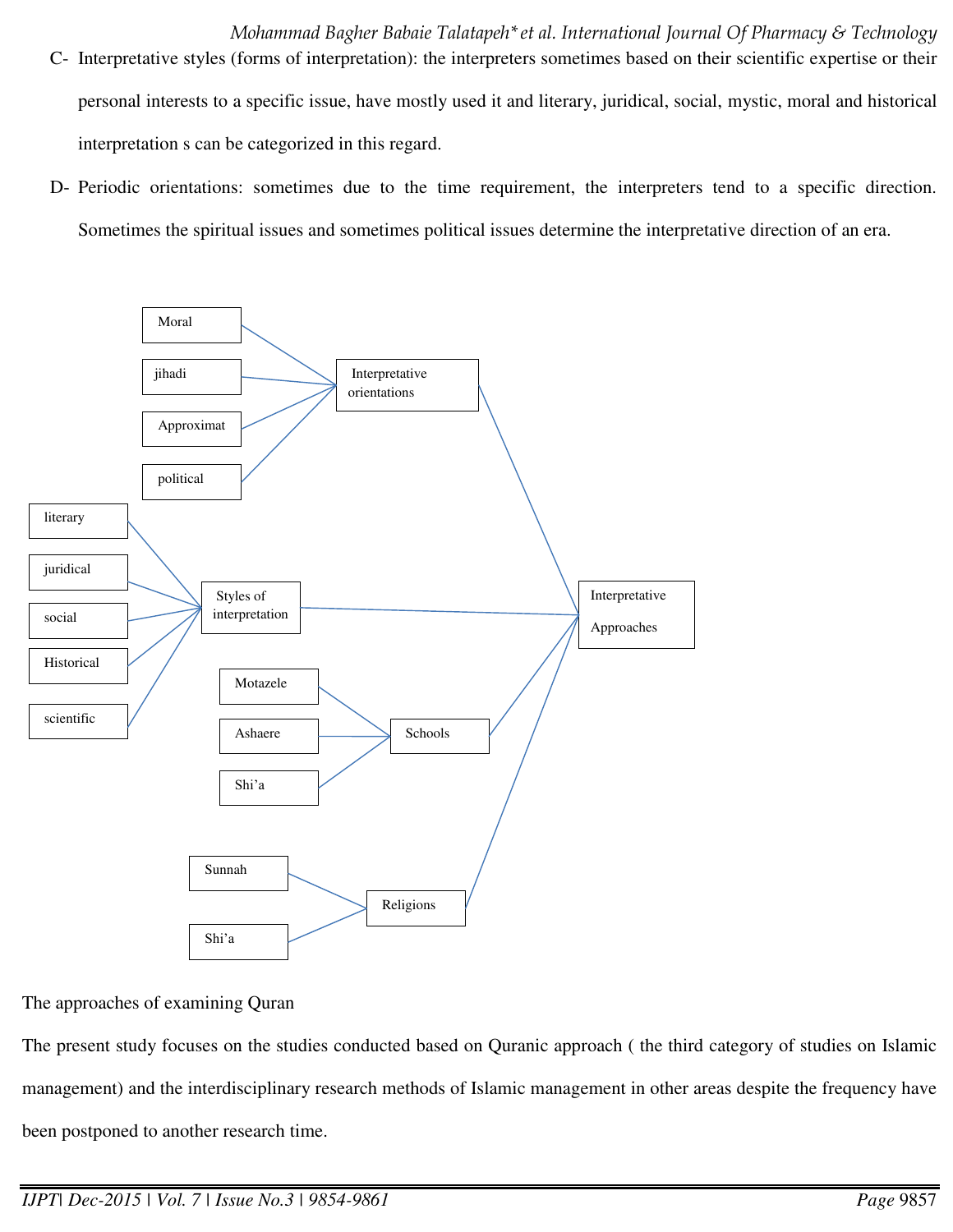The brief review of the researcher indicates that the Quranic studies in management also have not been performed based on a specific approach. Although this frequency in its own right, they should be taken into account and even praised. However, the categorization and classification of the processes can facilitate the interdisciplinary researches on management and open new areas for the scholars. Thus, following the selected studies on the Islamic management based on Quran are examined.

#### 3.1 verse based approaches

In this approach, the researcher recognizes and selects some related verses based on research topic and using the key words. Due to the importance of selecting the key words, in verse based approach, the help for selecting the related key words is given by the related scholars and experts using the guide book for synonyms and antonyms such as Forogh Alloghavia Askari (1973) can be beneficial. Further, in order to recognize the related verses, the related key words and derivatives can be found using the reference books such as Almojam Almoghars Lelquran (Sadri, 2007) and the Noor Quranic science software.

#### 3.2 Method based approaches

In the verse based approaches, the research focuses on one or some individual verses while some researchers of Quranic science believe that in order to examine the research topics, focusing on one or some verses alone cannot be proper for finding a correct answer. Thus, they suggested a method based approach for their studies. The method or principles are the division contributed to Prophet by some researchers and they considered it as 555 subject units (Lesani Fesharaki and Moradi, 2006, p. 56). In this method, such as the verse based approach, the Quranic key words are significantly important. Further, in verse analysis of each verse, they are not considered by their own but the researcher considered a collection of the previous verses and the related verse in one method.

#### 3.3. Surah based approach

One of the approaches of examining Quran which have been recently considered by researchers is Surah based approach. In this approach, all the surahs or one specific surah of Quran are considered by the researcher. This method is mostly based on the consequential interpretation.

3.4 narrative based approach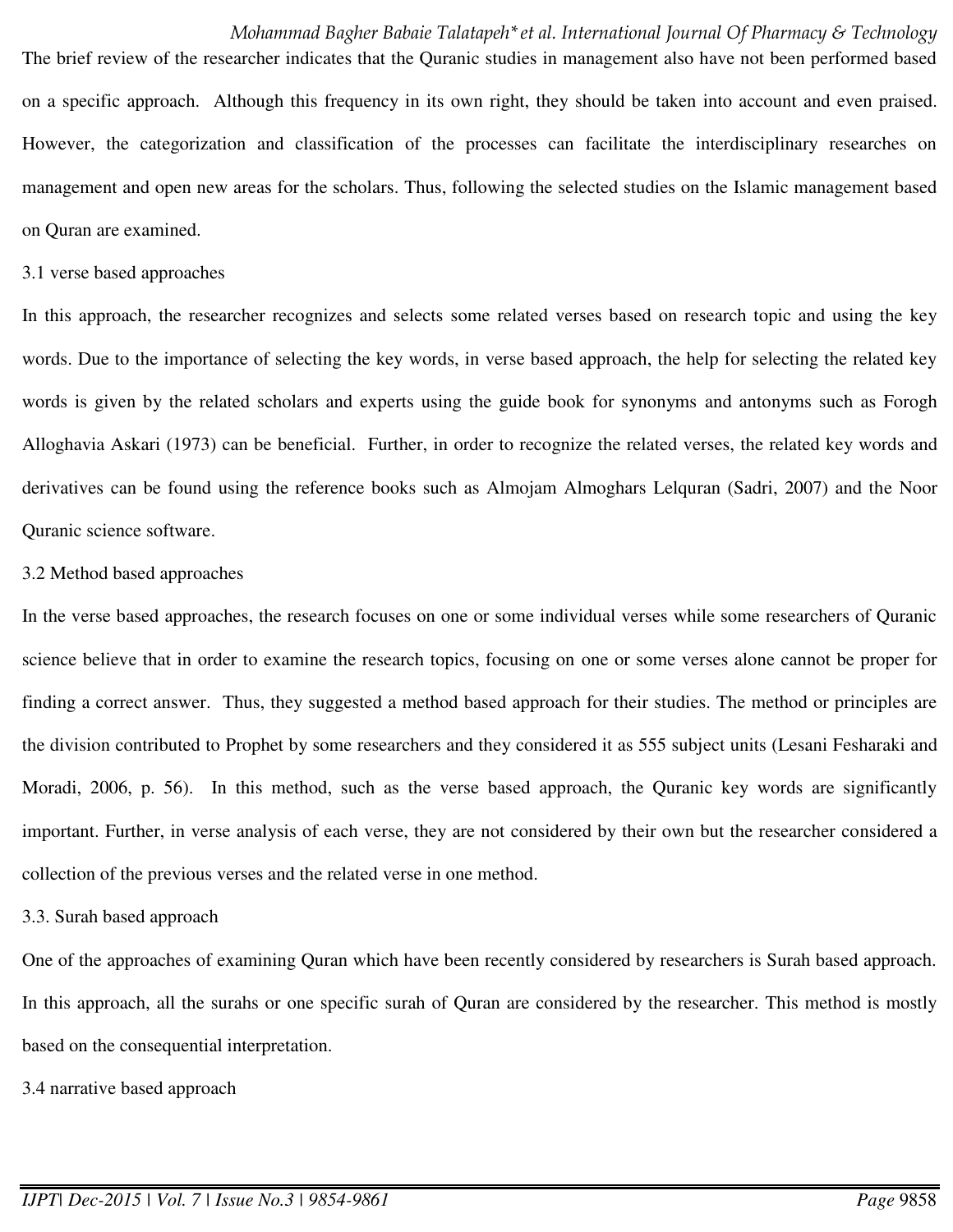*Mohammad Bagher Babaie Talatapeh\*et al. International Journal Of Pharmacy & Technology* Narrative based approach is one of the research approaches in Islamic management which instead of emphasizing on the key words and the verses approaches or focusing on a specific surah, considers the Quranic narratives and the latent points. In this approach, the Quranic narration is precisely examined based on different verses and surah.

3.5 problem based approach

The researchers and managers of the management knowledge and real environment of an organization more than focusing on a general issue are faced with specific problems. In order to correct decision making and solving the problem, they have to understand the issue and find the conflict. This approach can be used for solving the problems regarding the value system of Quran.

- 1. Selecting the research topics
- 2. Recognizing and precise definition of the problem (opening the problem) considering the real problems in organizational environment or in common literature of knowledge management
- 3. Determining the problem or problems
- 4. Solving the problem based on Holy Quran emphasizing on complete review of Quran and its verses
- 5. Writing the reviewing points under each verse citing the number of the verses
- 6. Classifying the points based on concepts for more general concepts
- 7. Creating conceptual networks from the concepts for answering the issue

4. The issue of researcher capability and evaluating the reliability

Considering the capability and ability of the researcher before entering the issue of evaluating the research is significantly important. This issue is important since although by considering the Quranic issues, there are a lot of consequences for the researcher and society. However, it does not mean that it has to create significant features and enforce them. The examiner should have proper understanding of the holy Quran verses; otherwise, what he loses is more than what is created.

After the important issue of the researcher features in the approaches for examining Quran, one of the basic issues of the theorists and scholars is how to examine the research reliability. The concepts such as reliability and validity are used for evaluating the research results. Using these traditional concepts and its techniques is not acceptable in the qualitative and analytical methods and can be replaced by creating and developing the criteria based on qualitative studies.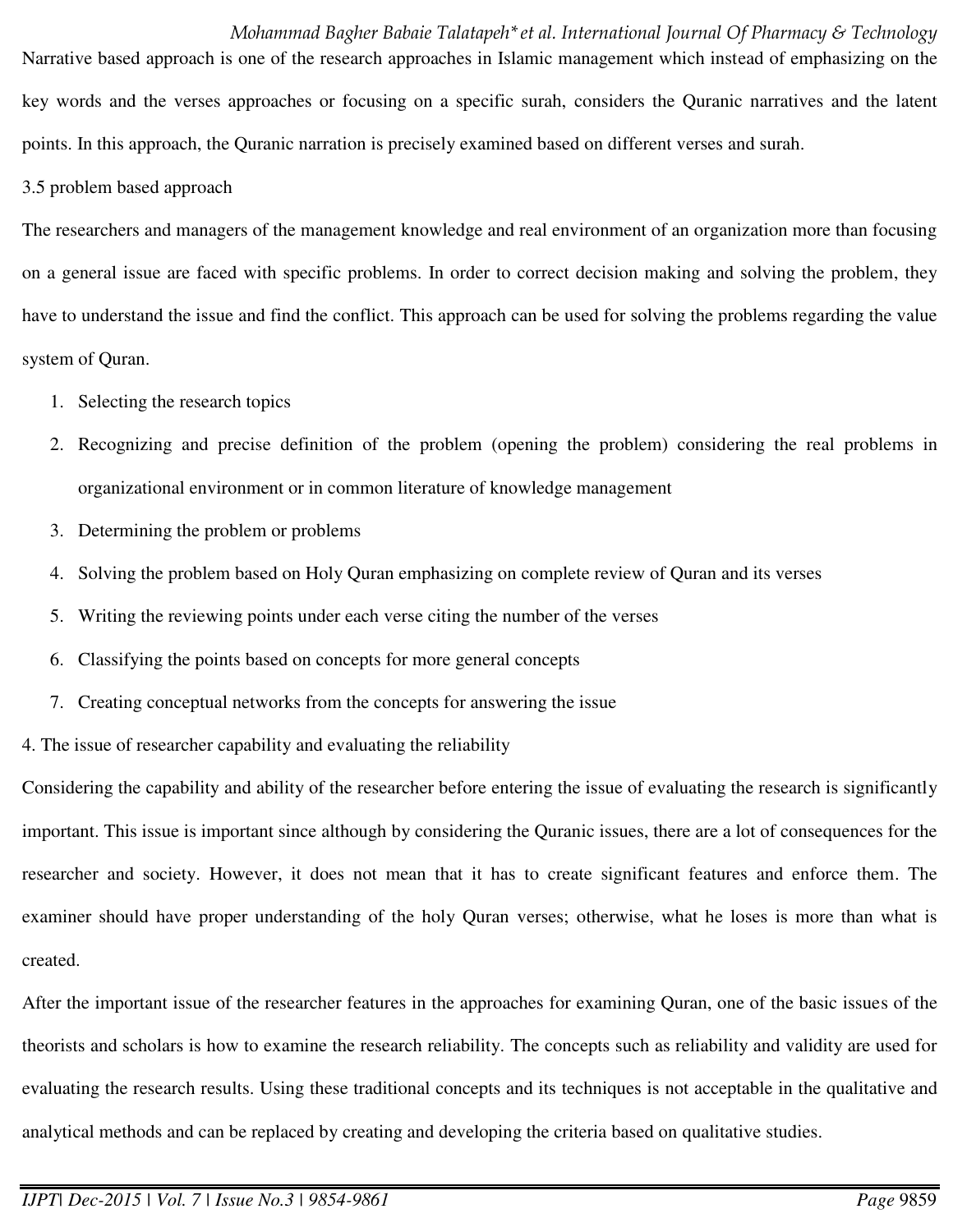*Mohammad Bagher Babaie Talatapeh\*et al. International Journal Of Pharmacy & Technology* Three methods in accessing the reliability of the research can be mentioned as traditional approach (based on reliability of the results), holistic approach (based on emphasizing research) and appropriateness approach ( based on the reliability evaluation with research administration).

#### **Conclusion**

in contrast to the traditional view of science which is one a method and that is the common proofing method in natural science which is known as the natural science for producing and evaluating the science, scientific research methods can be build and variated. Methodology evolution during the past decades and creating qualitative and quantitative and hybrid approaches and then other approaches, is the results of staying away of the previous researchers. Thus, due to the venture of some creative and liberal researchers, sometimes new approaches are created in the studies which have been common in a short time and other researchers have used it. The Islamic interdisciplinary studies also for the active and productive presence in science production area require the new methods based on ideology of Islam. Inference and examination in juridical, narration and deduction sciences used in understanding hadith and examining the philosophy and speech and interpretation of Quran shows the interest of the Islamic scholars and researchers to the methods and their application in different areas of Islamic science. After the area of interval in the area of science production based on the needs of Islamic society, now it is the time for reviewing the good traditions of research and examining the Islamic sciences and thus the new interdisciplinary studies based on Islamic science are formed. The present study the present study focuses on the studies conducted based on Quranic approach (the third category of studies on Islamic management) and the interdisciplinary research methods of Islamic management in other areas despite the frequency have been postponed to another research time. Five approaches of examining Quran during the last years have been flourished in research area of Islamic management as:

- 1. the verse based approaches emphasizing on the Quranic key words
- 2. method based approaches based on related verses
- 3. surah based approaches based on some surah with specific goal
- 4. narrative based approach based on Quranic stories
- 5. and problem based approach based problems in all verses of Quran